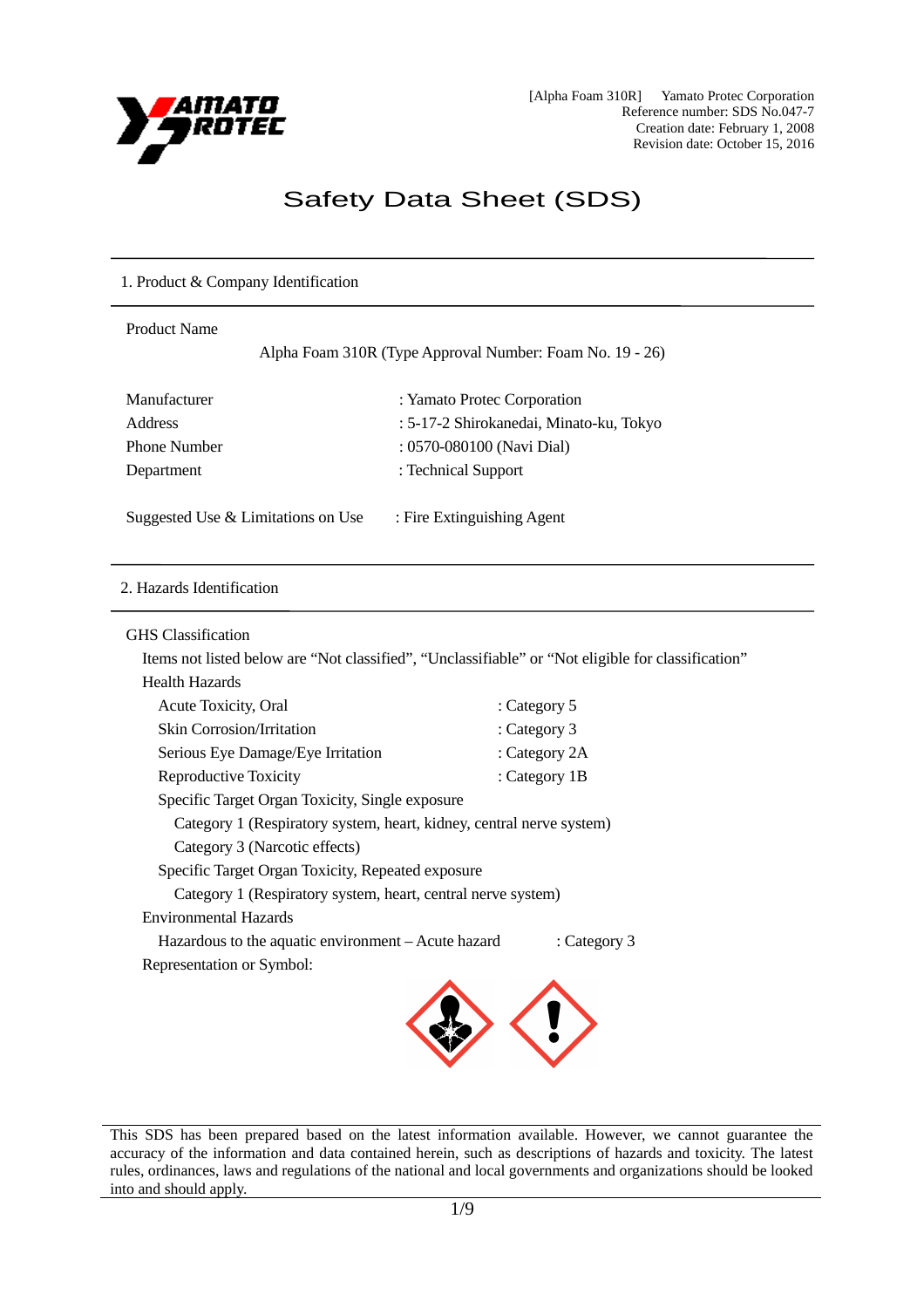

Alert Level : Danger Health hazard ststements May be harmful if swallowed Causes mild skin irritation Causes serious eye irritation May damage fertility or the unborn child May cause drowsiness or dizziness Causes damage to Respiratory system, heart, kidney, central nerve system Causes damage to Respiratory system, heart, central nerve system through prolonged or repeated exposure. Harmful to aquatic life Precautionary statement Safety Precautions Do not handle until all safety precautions have been read and understood. Do not breathe dust/fume/gas/mist/vapors/spray. Do not eat, drink or smoke when using this product. Wash hands thoroughly after handling. Avoid release to the environment. Wear protective gloves/protective clothing/eye protection/face protection. Wear respiratory protection. First Aid Measures IF SWALLOWED Call a POISON CENTER/ doctor if you feel unwell. IF ON SKIN If skin irritation occurs: Get medical advice/attention. IF IN EYES Rinse cautiously with water for several minutes. Remove contact lenses, if present and easy to do. Continue rinsing. If eye irritation persists: Get medical advice/ attention. If exposed Get medical advice/attention. IN INHALED Remove person to fresh air and keep confortable for breathing.

Storage

Avoid high humidity, keep the product within the operating temperature range, and if possible, under lock indoors.

## Disposal

The contents and the container should be disposed of by waste disposal contractors licensed by the Governor.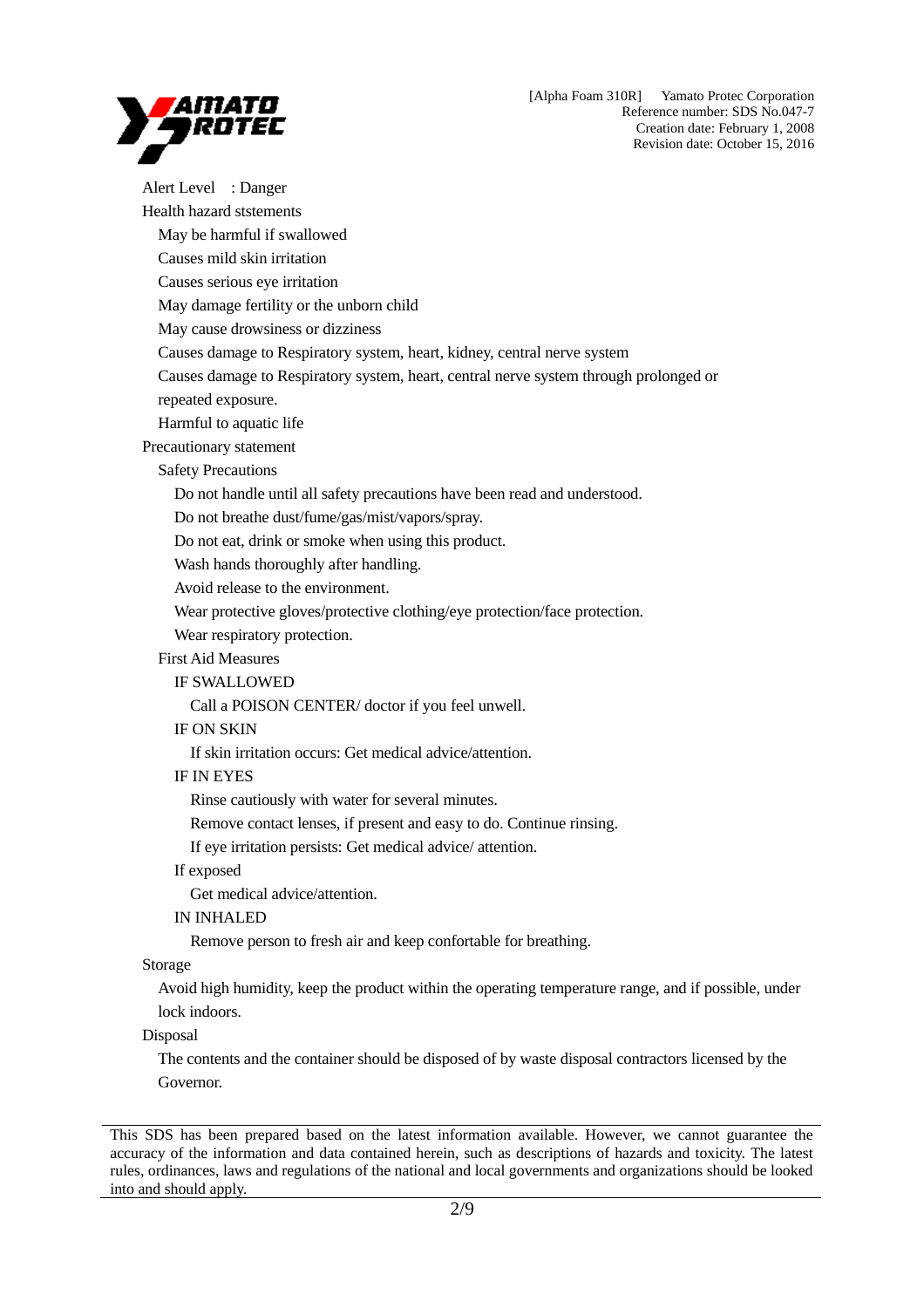

## 3. Composition/Information on Ingredients

Single Component or Mixture : Mixture

Chemical Name or Common Name : Fire extinguishing foam

(Aqueous film-forming fire extinguishing foam)

| <b>Chemical Name</b><br>or Common Name | <b>CAS</b> Number | <b>Official Gazette</b><br>Reference Code | Concentration or<br><b>Concentration Range</b> |
|----------------------------------------|-------------------|-------------------------------------------|------------------------------------------------|
| Diethylene glycol<br>monobutyl ether   | 112-34-5          | $(2) - 422$                               | 10 to 20%                                      |
| Ethylene glycol                        | $107 - 21 - 1$    | $(2) - 230$                               | 5 to 15%                                       |
| Fluorochemical surfactant              | Available         | Available                                 | 5 to 15%                                       |
| Hydrocarbon surfactant                 | Available         | Available                                 | 10 to 20%                                      |

# 4. First Aid Measures

#### IF SWALLOWED

Call a POISON CENTER/ doctor if you feel unwell.

#### IF ON SKIN

If skin irritation occurs: Get medical advice/attention.

#### IF IN EYES

Rinse cautiously with water for several minutes.

Remove contact lenses, if present and easy to do. Continue rinsing.

If eye irritation persists: Get medical advice/ attention.

# If exposed

Get medical advice/attention.

## IN INHALED

Remove person to fresh air and keep confortable for breathing.

#### 5. Fire Fighting Measures

| Fire Extinguishing Agent                                   | : Not applicable due to non-combustibility |
|------------------------------------------------------------|--------------------------------------------|
| Fire Extinguishing Agent Not To Be Used<br>Special Hazards | : Not applicable<br>: No data available    |
| <b>Special Fire Fighting Procedures</b>                    | : Not applicable                           |
| Protection of Fire Fighters                                | : Not applicable                           |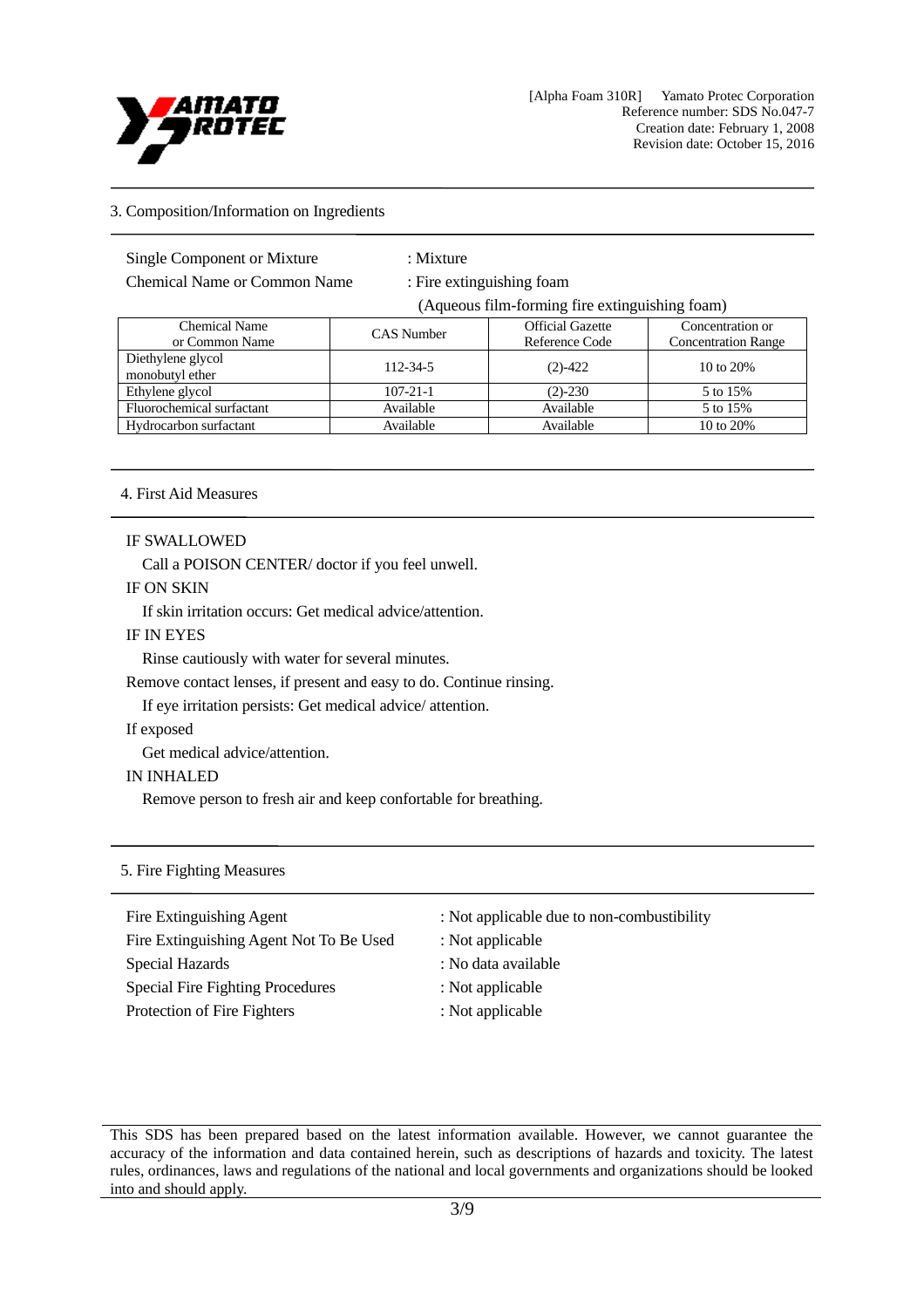

## 6. Leakage Measures

Personal Precautions, Protective Equipment and Emergency Measures Immediately isolate the appropriate distances in all directions as leakage area. Prohibit unauthorized persons from entering the area. The workers should wear suitable protective equipment (See "8. Exposure Prevention and Protection Measures") and avoid eye or skin contact and inhalation. Do not touch any damaged container or leaked material without wearing suitable protective clothing. When a fire does not occur during leakage, wear hermetic and impermeable protective clothing. Stay in the wind. Leave depression. Ventilate sealed places. Environmental Precautions Be careful not to affect the environment by discharging into rivers and others. Dispose of the collection as industrial waste. Collection, neutralization, containment, and cleanup procedures and equipment In the case of a small quantity, immediately sweep it with sand or sawdust, or scoop it into a sealable container. In the case of massive spill, enclose it in embankment to prevent outflow and guide it into a safe place before disposal. Prevention of Secondary hazards Collect leaked material immediately. Prohibit unauthorized persons from entering the area around the leaked place. In the case of inflow into rivers or public waterways, report to the person in charge of pollution in the local government immediately.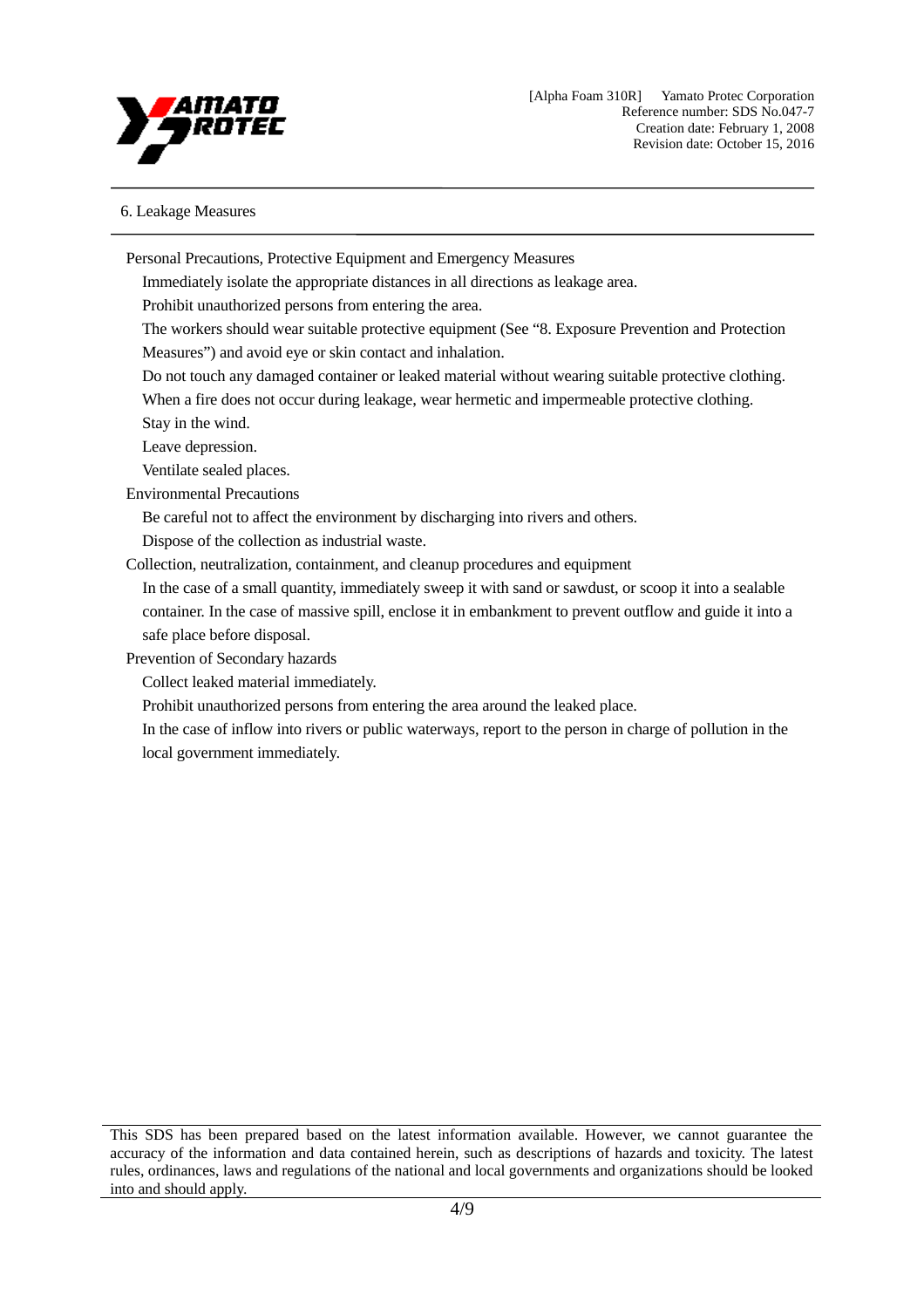

#### 7. Handling and Storage Instructions

| Handling                              |                                                                 |
|---------------------------------------|-----------------------------------------------------------------|
| <b>Technical Measures</b>             | : Implement measures stated in "8. Exposure Prevention and      |
|                                       | Protection Measures" and wear suitable protective equipment     |
|                                       | such as protective glasses and gloves.                          |
| Local Exhaust and Whole Ventilation   | : Implement local exhaust and whole ventilation stated in "8.   |
|                                       | <b>Exposure Prevention and Protection Measures."</b>            |
| Safe Handling Instructions            | : Use only outdoors or in a well-ventilated area.               |
|                                       | Avoid contact, inhalation or swallowing.                        |
|                                       | Wash hands thoroughly after handling.                           |
| Storage                               |                                                                 |
| <b>Storage Conditions</b>             | : Avoid high humidity, keep the product within the operating    |
|                                       | temperature range, and if possible, under lock indoors.         |
| <b>Container and Packing Material</b> | : Product container or appropriate fire extinguishing equipment |
|                                       |                                                                 |

#### 8. Exposure Prevention and Protection Measures

| <b>Equipment Measures</b>               | : Perform exhaust ventilation to keep the atmospheric<br>concentration within exposure limits. |
|-----------------------------------------|------------------------------------------------------------------------------------------------|
|                                         | Install eye washer and safety shower in the workplace to store                                 |
|                                         | and handle this product.                                                                       |
| <b>Control Concentration</b>            | : Not specified.                                                                               |
| <b>Allowable Concentration</b>          | : Ethylene glycol                                                                              |
|                                         | STEL C 100mg/m <sup>3</sup> , Upper limit (ACGIH)                                              |
|                                         | Diethylene glycol monobutyl ether                                                              |
|                                         | Time weighted average 7ppm (Proposed value)                                                    |
|                                         | (Inhalational mist and vapor)                                                                  |
| <b>Equipment Measures</b>               | : Local exhaust, eye washer, safety shower                                                     |
| Protective Equipment                    |                                                                                                |
| <b>Respiratory Protective Equipment</b> | : Wear suitable respiratory protective equipment.                                              |
| <b>Hand Protection</b>                  | : Wear suitable protective gloves.                                                             |
| <b>Eye Protection</b>                   | : Wear suitable protective glasses.                                                            |
| Skin and Body Protection                | : Wear suitable protective clothing and masks.                                                 |

This SDS has been prepared based on the latest information available. However, we cannot guarantee the accuracy of the information and data contained herein, such as descriptions of hazards and toxicity. The latest rules, ordinances, laws and regulations of the national and local governments and organizations should be looked into and should apply.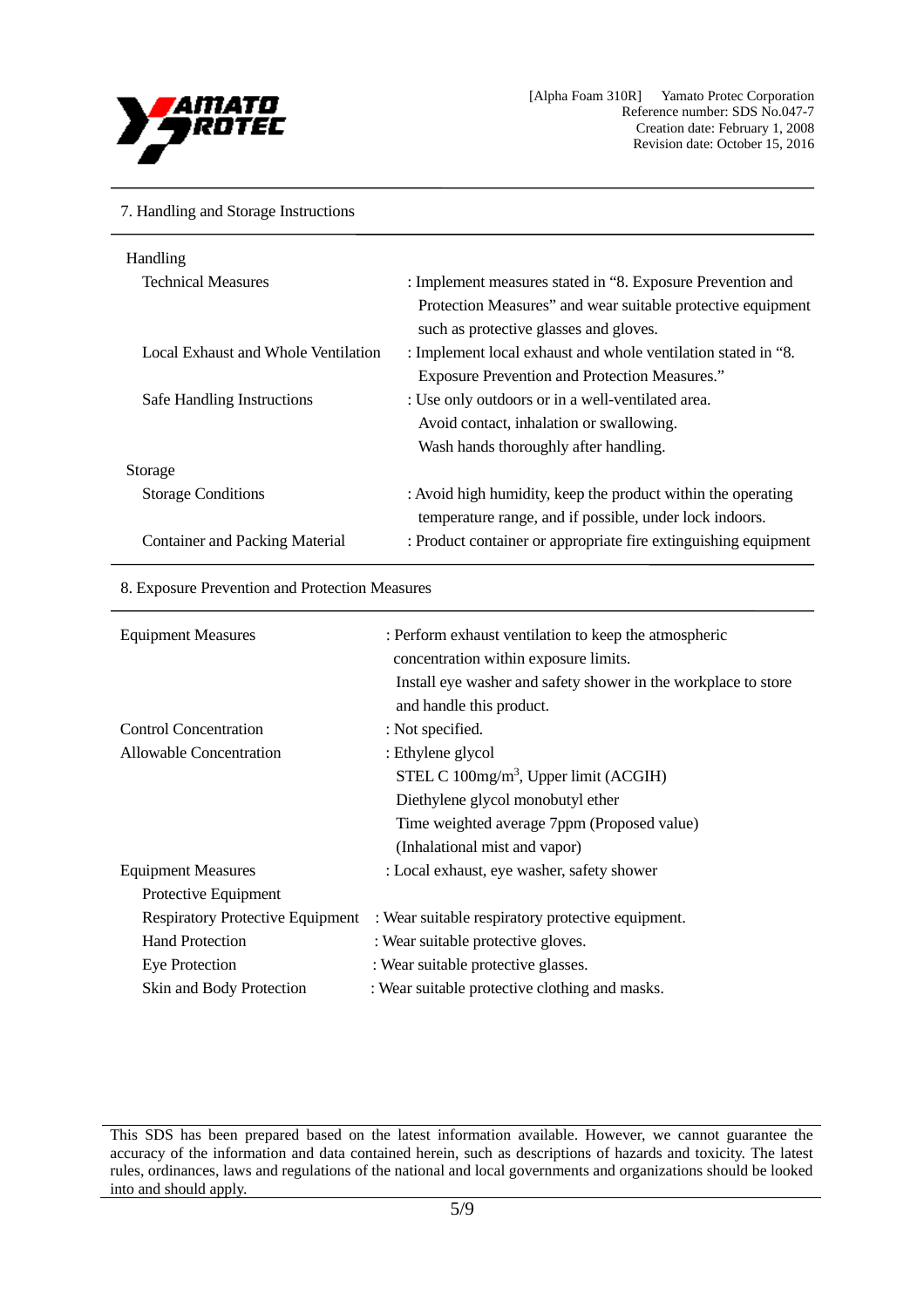

9. Physical and Chemical Properties

| Physical State, Form, Color                            | : Yellow transparent liquid          |
|--------------------------------------------------------|--------------------------------------|
| Odor                                                   | : Unique odor                        |
| pH                                                     | : 7.7 $(20 °C)$                      |
| Melting Point, Freezing Point                          | : No data available                  |
| Boiling Point, Initial Boiling Point and Boiling Range | : No data available                  |
| <b>Flash Point</b>                                     | : None                               |
| <b>Explosion Limits</b>                                | : No data available                  |
| Vapor Pressure                                         | : No data available                  |
| Vapor Density ( $air = 1$ )                            | : No data available                  |
| Specific Gravity (relative density)                    | : 1.03 (20 °C)                       |
| Solubility                                             | : Easily soluble in water            |
| <b>Octanol-Water Partition Coefficient</b>             | : Not applicable                     |
| <b>Autoignition Temperature</b>                        | : No data available                  |
| <b>Decomposition Temperature</b>                       | : No data available                  |
| <b>Odor Threshold</b>                                  | : No data available                  |
| <b>Evaporation Rate</b>                                | : No data available                  |
| Flammability (solid, gas)                              | : Not applicable                     |
| <b>Viscosity</b>                                       | : $3.0 \text{ cSt } (20 \text{ °C})$ |

10. Stability and Reactivity

| Stability                               | : Stable under normal handling conditions                                          |
|-----------------------------------------|------------------------------------------------------------------------------------|
| Reactivity                              | : No data available                                                                |
| <b>Hazardous Reactivity</b>             | : No hazardous reactivity under normal handling conditions                         |
| Conditions to Avoid                     | : No data available                                                                |
| Incompatible Hazardous Materials        | : No data available                                                                |
| <b>Hazardous Decomposition Products</b> | : HF (hydrogen fluoride), F2 (fluorine gas) and fluorocarbons<br>can be generated. |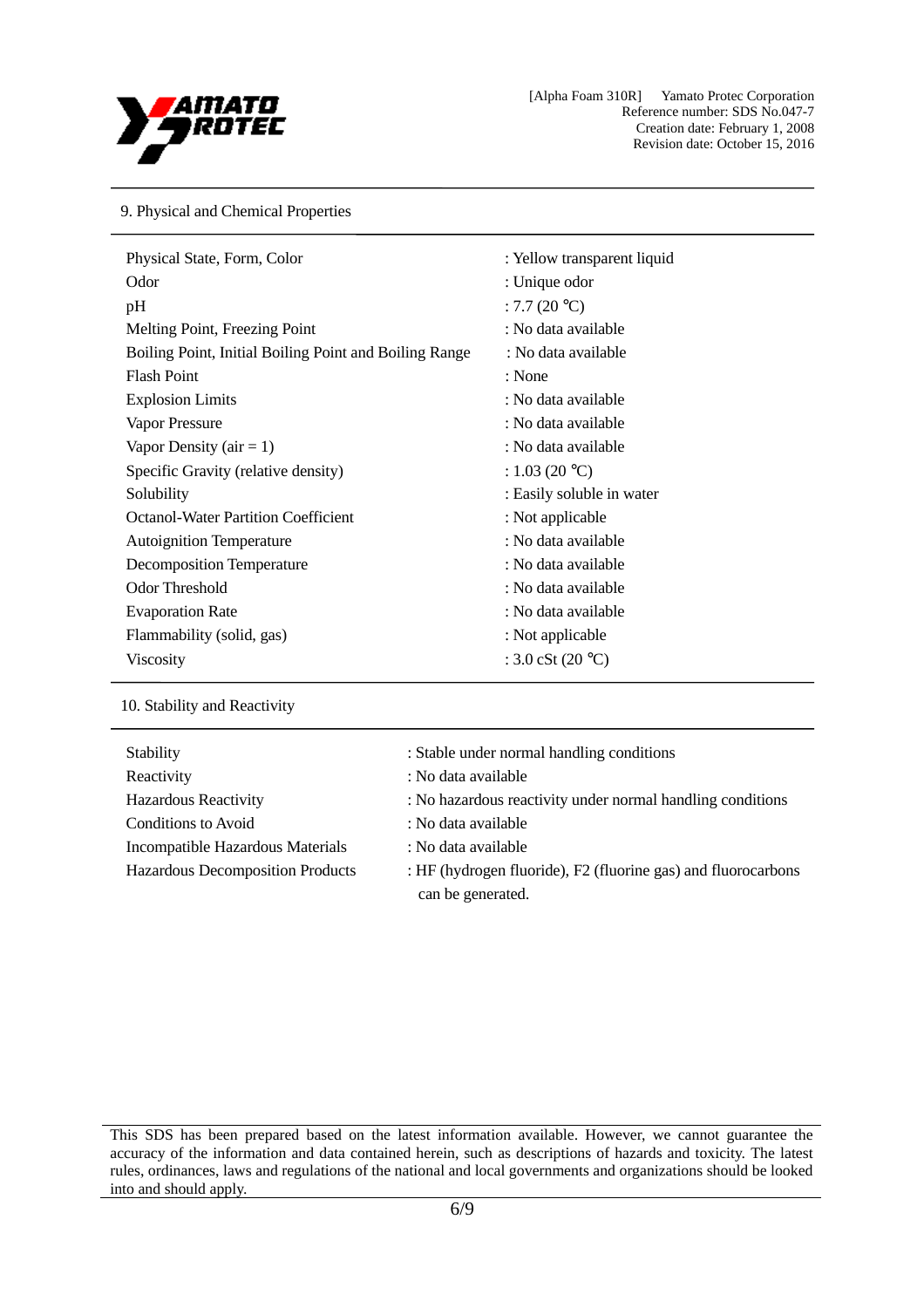

## 11. Toxicological Information

| <b>Acute Toxicity</b>                                                | : Category 5 (Oral) |
|----------------------------------------------------------------------|---------------------|
| <b>Skin Corrosion/Irritation</b>                                     | : Category $3$      |
|                                                                      |                     |
| Serious Eye Damage/Eye Irritation                                    | : Category 2A       |
| <b>Respiratory or Skin Sensitization</b>                             | : No data available |
| Germ-Cell Mutagenicity                                               | : No data available |
| Carcinogenicity                                                      | : Not classified    |
| Reproductive Toxicity                                                | : Category $1B$     |
| Specific Target Organ Toxicity (Single exposure):                    |                     |
| Category 1 (Respiratory system, heart, kidney, central nerve system) |                     |
| Category 3 (Narcotic effects)                                        |                     |
| Specific Target Organ Toxicity (Repeated exposure):                  |                     |
| Category 1 (Respiratory system, heart, central nerve system)         |                     |
| <b>Aspiration Hazard</b>                                             | : No data available |
|                                                                      |                     |

## 12. Environmental Impact Information

| : Category $3$                   |
|----------------------------------|
| : Not classified                 |
| : No data available              |
| : No data available              |
| : No data available              |
| : No data available              |
|                                  |
|                                  |
| Measurement method JIS K 0102 21 |
| Measurement method JIS K 0102 21 |
|                                  |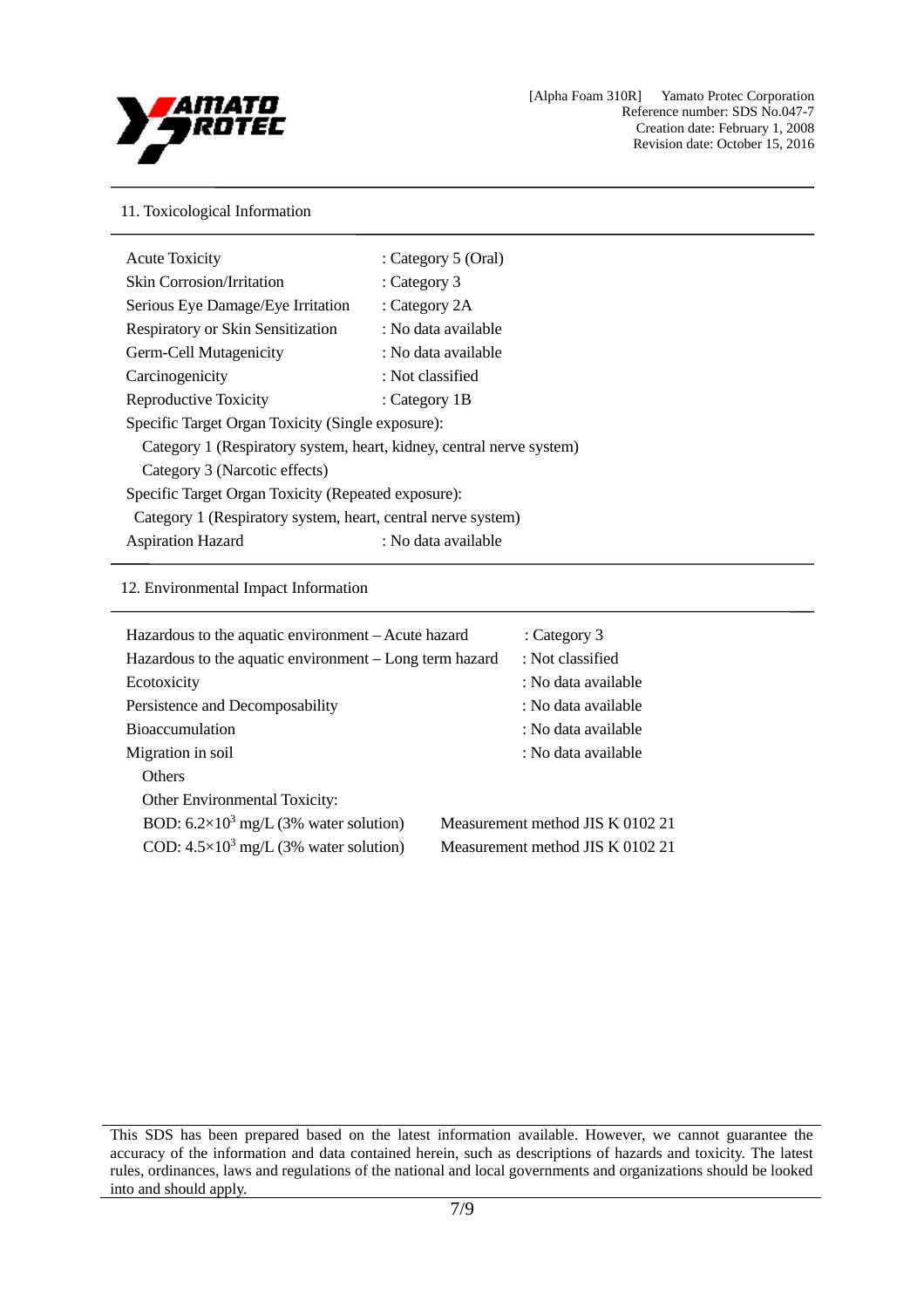

## 13. Disposal Considerations

#### Residual Waste

Disposal should be in accordance with applicable laws and local regulations. The substance should be disposed of by waste disposal contractors licensed by the Governor or by local public entities if appropriate. Waste disposal contractor, if used, should be well informed of potential hazards and toxicity from the waste.

#### Contaminated Containers and Packages

Containers should be properly disposed of in accordance with applicable laws and local regulations. If containers are disposed of, their contents should be completely removed.

#### 14. Transport Considerations

| <b>United Nations Number</b>               | : Not applicable                                   |
|--------------------------------------------|----------------------------------------------------|
| <b>Product Name</b>                        | : Not applicable                                   |
| United Nations Classification              | : Not applicable                                   |
| <b>Container Class</b>                     | : Not applicable                                   |
| <b>Marine Pollution Materials</b>          | : Not applicable                                   |
| <b>National Regulations:</b>               |                                                    |
| Land Regulatory Information                | Follow the provisions of the Fire Service Act      |
| <b>Aeronautical Regulatory Information</b> | Follow the provisions of the Civil Aeronautics Act |
| Maritime Regulatory Information            | Follow the provisions of the Ship Safety Act       |
|                                            |                                                    |